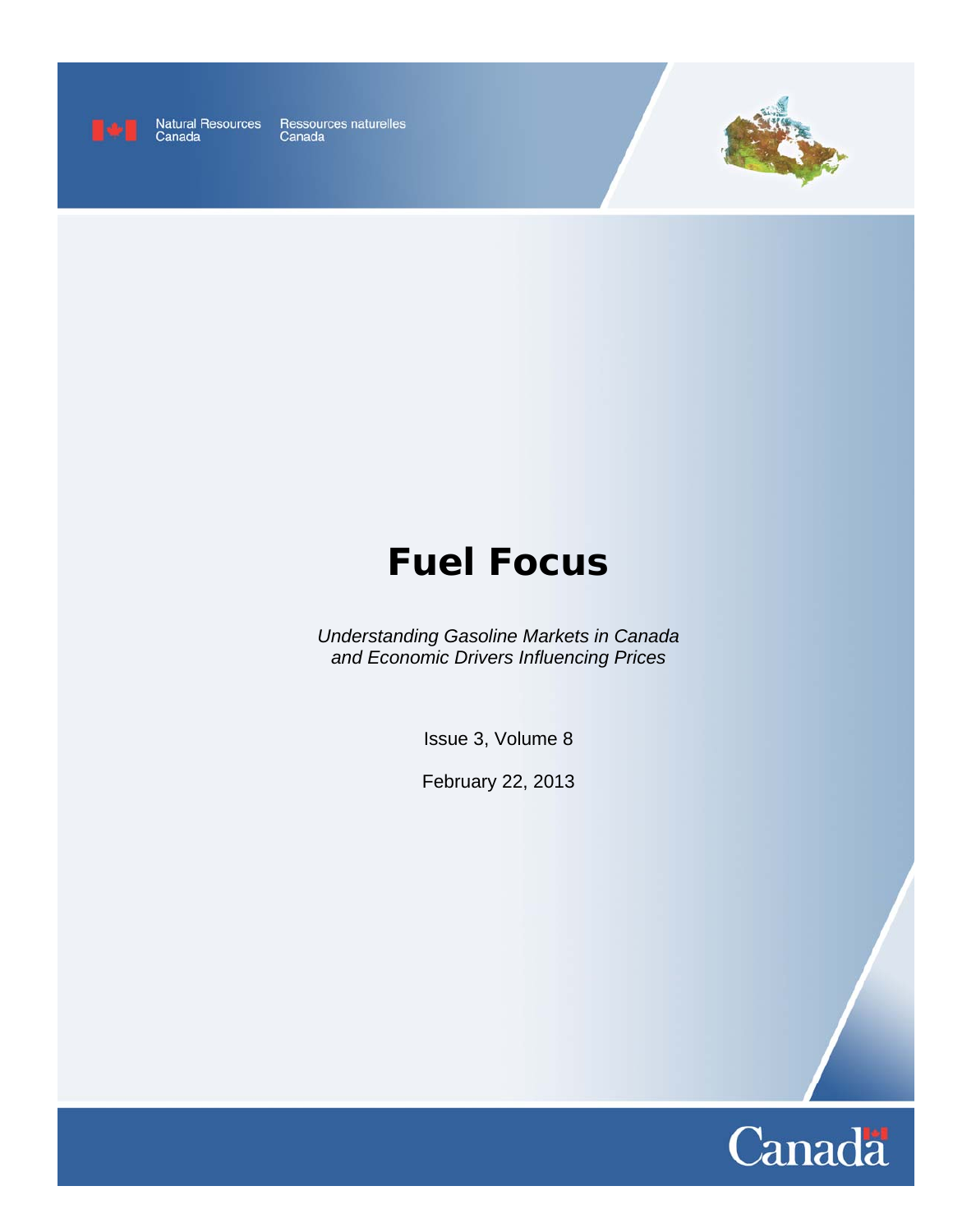Copies of this publication may be obtained free of charge from: Natural Resources Canada Petroleum Resources Branch<br>580 Booth Street, 17<sup>th</sup> Floor Ottawa, Ontario K1A 0E4 Phone: (613) 992-9612 TTY Service: (613) 996-4397 (Teletype for the hearing-impaired) Fax (613) 992-0614 Email: prb.drp@nrcan-rncan.gc.ca Web site: http://nrcan.gc.ca/eneene/focinf-eng.php

© Her Majesty the Queen in Right of Canada 2013

ISSN 1918-3321

Aussi offert en français sous le titre *Info-Carburant*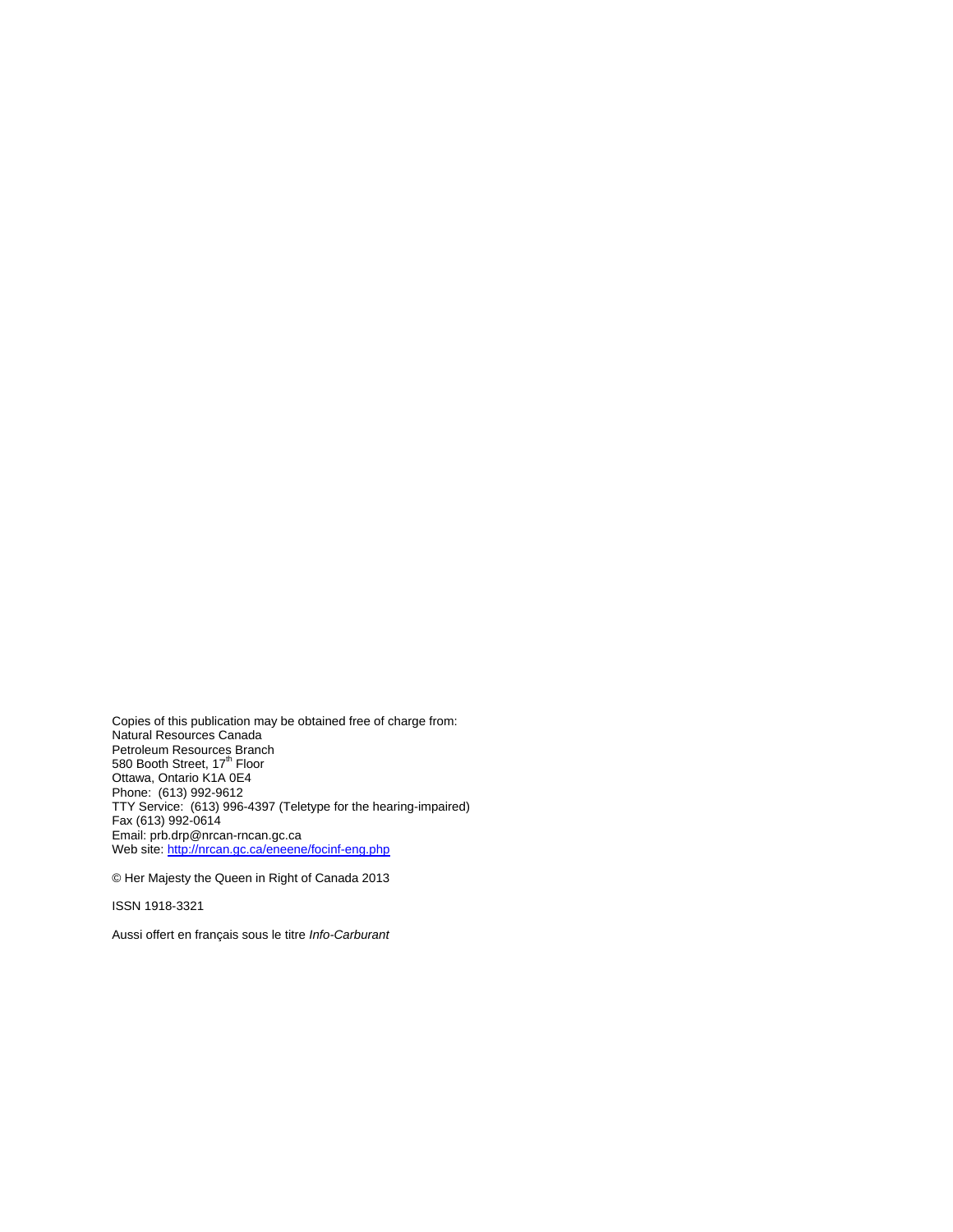

### **National Overview**

ໄ( )

#### **Overall Pump Prices Increased 2.7 Cents per Litre from Last Week**

For the week ending February 19, 2013, Canadian average retail gasoline prices increased by nearly 3 cents per litre from the previous week to \$1.31 per litre—a four-month high. Since the last report two weeks ago, retail pump prices rose by 1 cent per litre. Prices are above last year's level by 3.5 cents per litre.

Average retail pump prices across Canada moved upward on higher wholesale gasoline prices, which reflected higher crude oil prices.

Diesel fuel prices rose by 2 cents per litre from the previous week to \$1.35 per litre, while furnace oil prices increased by nearly 2 cents, ending at \$1.26 per litre. Compared to a year ago, prices for diesel and furnace oil are 5 and 6 cents per litre higher, respectively.

### *Recent Developments*

- **Canadian Crude Oil Production Up 6%**: Production of crude oil and equivalent hydrocarbons increased 6% to 16 million cubic meters in November 2012 compared to the same period last year. Exports increased nearly 2% to 11 million cubic meters. About 70% of Canada's total domestic production went to the export market compared to 73% a year earlier. Imports increased 15% to 4 million cubic meters. (Statistics Canada, The Daily, http://www.statcan.gc.ca/dailyquotidien/130212/dq130212a-eng.htm)
- **OPEC's February Report**: The Organization of Petroleum Exporting Countries (OPEC) estimated it will have to produce 29.8 million barrels per day (b/d) to meet world demand in 2013, up 100,000 b/d from its previous estimate but 300,000 b/d below 2012 average production. The price of OPEC's basket of 12 benchmark crudes rose 2.5% in January to an average of \$109.28/bbl. OPEC's estimate of world economic growth remained unchanged at 3% for 2012 and 3.2% for 2013. (Source: Oil and Gas Journal)
- **Obstacles to Unlocking U.S. Mid-West Oil**: While North American oil production is thriving, it is no secret that the light oil recovered from tight shale formations faces a complicated journey to refineries. Fortunately, new pipelines and rail capacity set to open in 2013 will allow more crude oil to move to refinery hubs to the east, west and the Gulf Coast. However, the U. S. faces another problem because U.S. crude exports are subject to stiff export restrictions. The U.S. refining industry has in effect become a conduit for crude oil exports, allowing rising U.S. crude production to be exported as products. In addition, U.S. refiners have a limited ability to absorb additional barrels of lighter grades from Eagle Ford and Bakken shale formations since much of their capacity is geared to process cheap, low quality, high sulphur crude oil grades. (Source: Maria van der Hoeven, International Energy Agency, http://iea.org/)



**Figure 2: Weekly Regular Gasoline Prices** 



| <b>Changes in Fuel Prices</b> |  |  |  |
|-------------------------------|--|--|--|
|-------------------------------|--|--|--|

|                    | Week of:   | Change from:     |              |  |
|--------------------|------------|------------------|--------------|--|
| ¢/L                | 2013-02-19 | Previous<br>Week | Last<br>Year |  |
| Gasoline           | 130.5      | $+2.7$           | $+3.5$       |  |
| Diesel             | 135.0      | $+2.4$           | $+4.7$       |  |
| <b>Furnace Oil</b> | 126.2      | $+1.8$           | $+5.6$       |  |
|                    |            |                  |              |  |

 *Source: NRCan* 

### **In this Issue** page *National Overview* 1 *Recent Developments* 1 *Retail Gasoline Overview* 2 *Wholesale Prices* 3 *Refining and Marketing Margins* 4 *Crude Oil Overview* 5



Ressources naturelles Canada



#### **Figure 1: Crude Oil and Regular Gasoline Price Comparison (National Average)**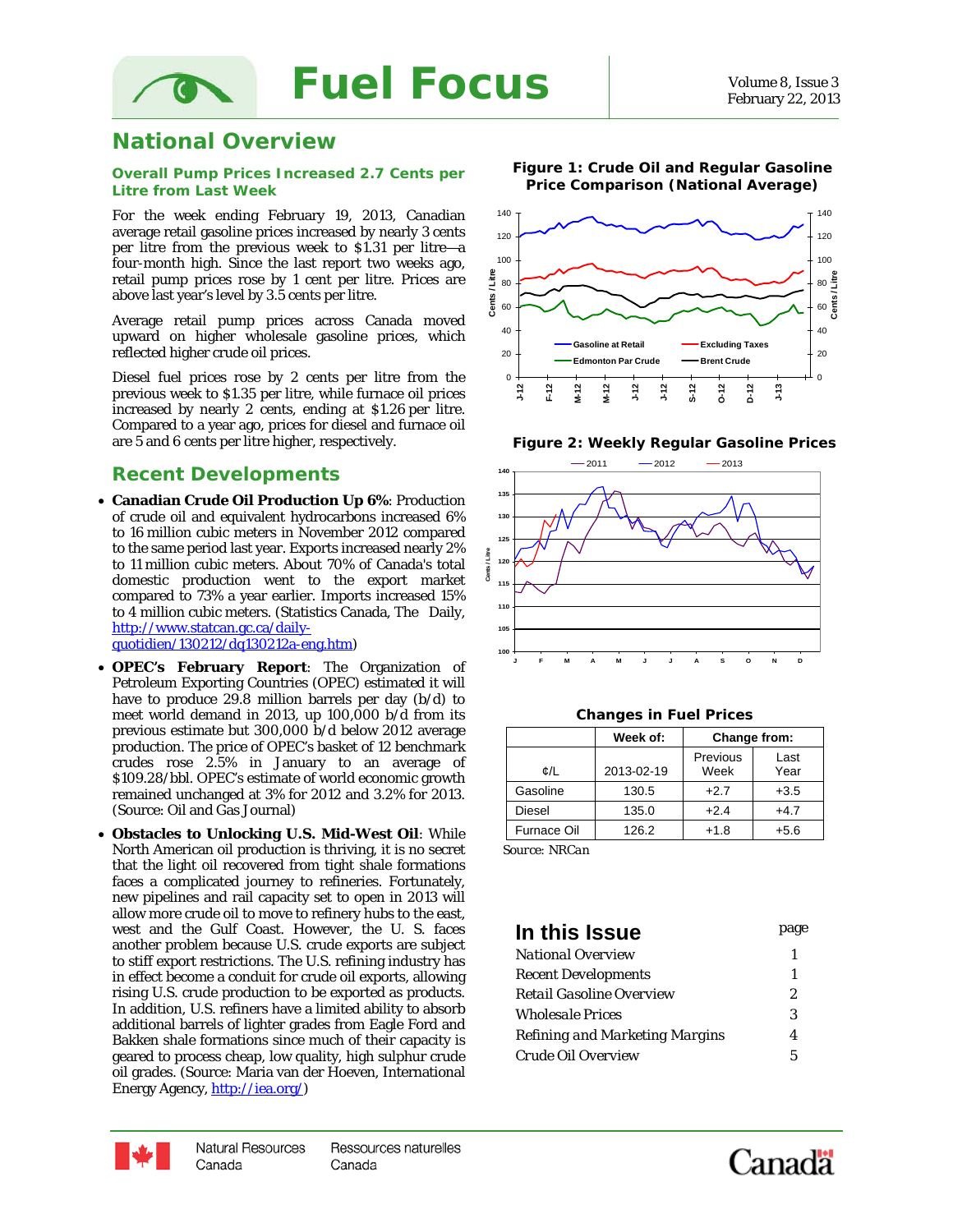

# **Retail Gasoline Overview**

The **four-week average** regular gasoline pump price in selected cities across Canada was \$1.28 per litre for the period ending **February 19, 2013**. This is 2 cents per litre higher than prices recorded at the same time last year.

The **four-week average** crude oil price component of gasoline registered at 63 cents per litre, up by 1 cent per litre from two weeks ago. Compared to the same period in 2012, the crude oil price component of gasoline is 0.3 cent per litre lower.

Ranging from \$1.08 per litre to \$1.34 per litre, retail gasoline prices in most Western centres increased, on average, by 6 cents per litre when compared to two weeks ago. Prices in Eastern centres increased on average by 4 cents per litre, and ranged from \$1.26 per litre to \$1.41 per litre.

At the national level, refining and marketing costs and margins increased by 3 cents per litre from two weeks ago, and are 2 cents per litre higher than last year at this time.



### **Figure 3: Regular Gasoline Pump Prices in Selected Cities Four-Week Average (January 29 to February 19, 2013)**

**Petroleum Product Pricing Considerations** 

Petroleum product prices generally track the price of crude oil very closely, both the increases and the decreases as shown in Figure 1. When it appears that product and crude oil prices are not tracking, the real cause can generally be traced to underlying market supply issues.

The price that the consumer pays for a petroleum product depends on the product and how the product will be used. Wholesale prices for petroleum products react to a broad range of factors unique to their individual markets. Product prices are influenced by supply and demand balances as well as the prices of alternative products with which they compete. For example, propane can be used for heating, as an automotive fuel or for agricultural uses like crop drying. The demand for diesel fuel is directly related to economic activity, which is manifested in increased truck traffic to move goods and services in a robust economy.

Automotive fuels are distributed to consumers through retail outlets. The retail price, therefore, includes distribution costs as well as a number of federal and provincial consumption taxes. When the factors that can influence prices - supply/demand, crude oil costs, distribution costs, federal and provincial taxes and local market conditions - all come together, retail prices, and to a lesser degree wholesale prices, can vary significantly between markets.



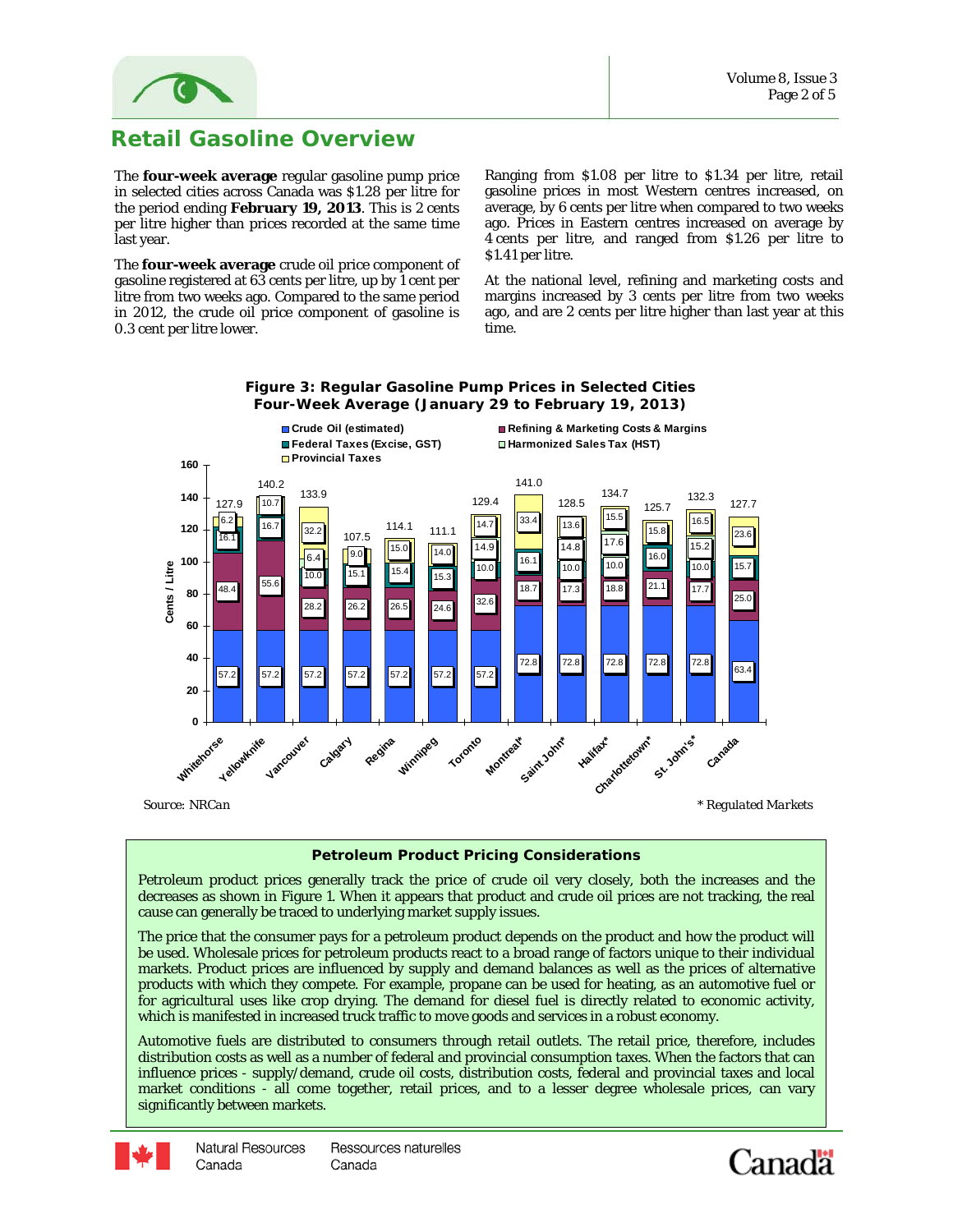

## **Wholesale Gasoline Prices**

Wholesale gasoline prices increased in six of the ten centres for the **week of February 14, 2013,** compared to the previous week. Price changes ranged from an increase of 6 cents per litre to a decrease of almost 1 cent per litre.

For the Eastern markets in Canada and the United States, wholesale gasoline prices ranged from an increase of nearly 3 cents per litre to a decrease of less than 1 cent per litre when compared to the previous week, and ended the period in the 83 to 84 cent-perlitre range.

Wholesale prices in Canadian and U.S. Western centres ranged between an increase of 6 cents per litre to a decrease of 1 cent per litre, ending the period in the 78 to 86 cent-per-litre range. Wholesale gasoline prices in Edmonton rose nearly 16 cents per litre in the last 5 weeks from a low of 62 cents per litre.

In the last **four weeks**, wholesale prices in the selected Canadian and American centres have increased from 8 cents per litre to 17 cents per litre.



**Figure 4: Wholesale Gasoline Prices** 

*Sources: NRCan, Bloomberg Oil Buyers Guide* 



Canada

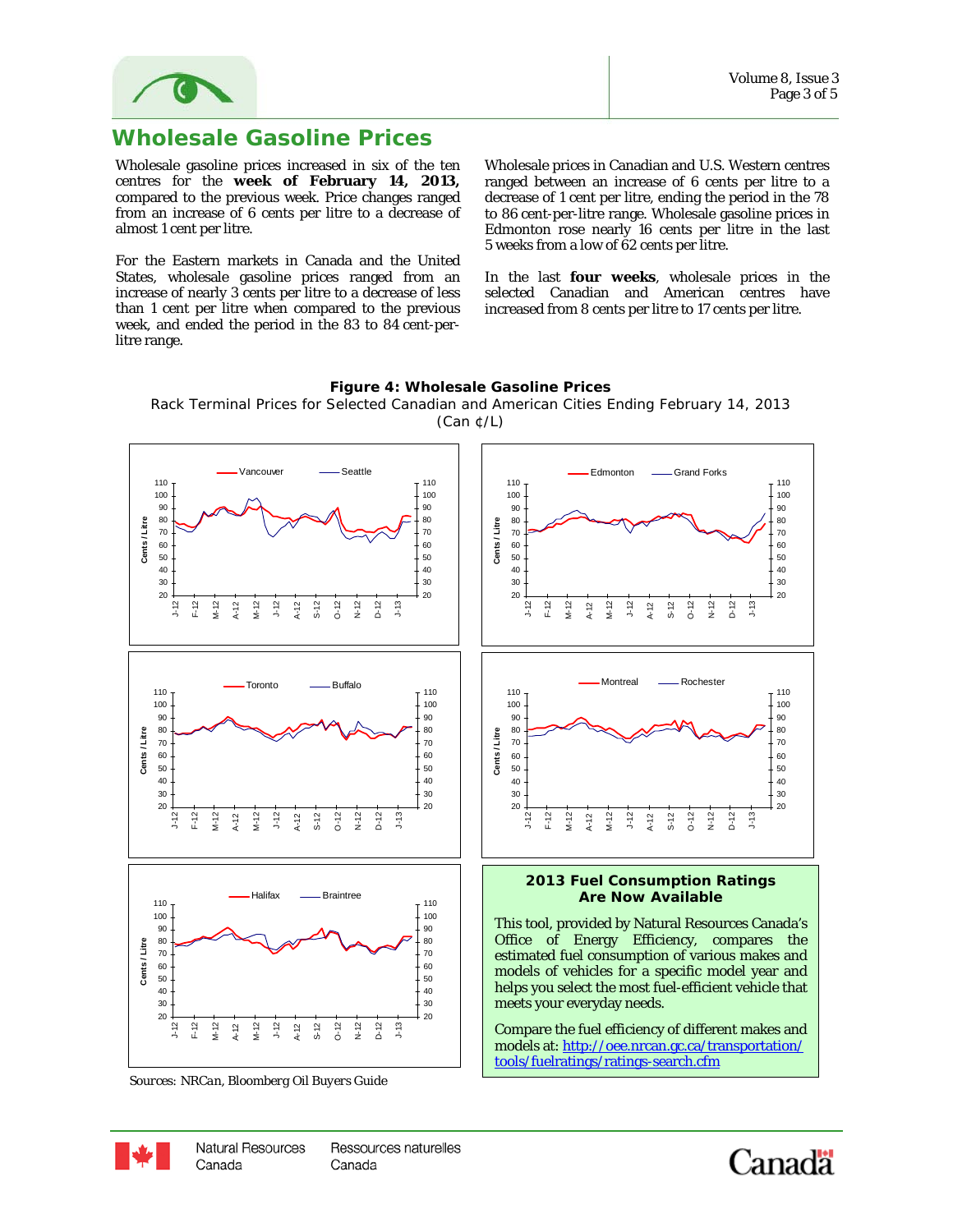

# **Gasoline Refining and Marketing Margins**

**Four-week rolling averages** are used for gasoline refining and marketing margins.

The refining margin is defined as the difference between the wholesale price of gasoline and the crude oil price. However, this margin is very much a function of the gasoline supply situation and local market conditions. In turn, local market conditions can have a considerable impact on short-term wholesale gasoline prices.

The marketing margin can differ significantly from city to city and region to region. These margins must cover the costs associated with transporting product through the distribution system.

Some of the distribution challenges arise from the fact that petroleum products are refined in only a few geographic regions but are consumed all across Canada.

Overall, this margin can be fairly volatile as shown in the Calgary, Montreal and Halifax markets, as outlets compete for market share. Conversely, they seem to be a lot less volatile in Toronto and Vancouver. Provinces such as British Columbia and Ontario, where the population is concentrated in large urban centres, are likely to have less retail gasoline outlets per capita which usually relates to throughput efficiencies and retail competitiveness with respect to pump prices.



**Figure 5: Gasoline Refining and Marketing Margins** 

*Source: NRCan*